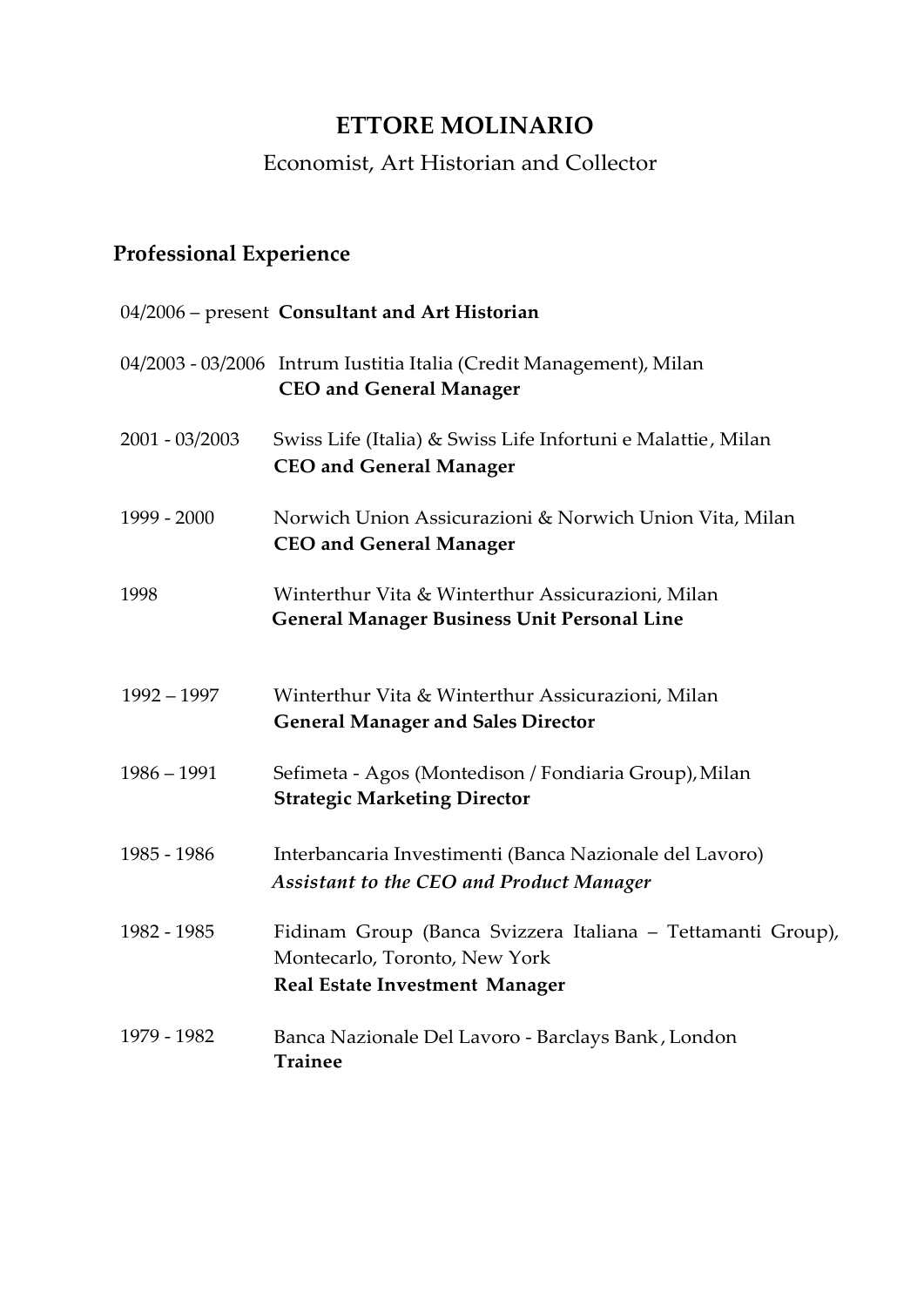### **Conferences and Public Talks**

| 09/03/2018 | MIA Photo Fair, Milan 2018<br>Conversations on Photography and Psychoanalysis;<br>Sé e alterità nell'opera d'arte (Self and Otherness in art), with<br>Stefano Ferrari                                                                       |
|------------|----------------------------------------------------------------------------------------------------------------------------------------------------------------------------------------------------------------------------------------------|
| 6/03/2018  | Periscope Photoscouting & Editing, Milan<br>Il potere delle immagini (The power of images), on occasion of<br>the course 'Professione Curator Photography'                                                                                   |
| 30/05/2017 | <b>IULM University, Milan</b><br>Istinto e investimento nel collezionismo (Instinct and<br><i>investment in collecting art)</i>                                                                                                              |
| 22/05/2017 | Catholic University, Milan<br>Il comportamento d'acquisto del collezionista (The art<br>collector's buying behaviour)                                                                                                                        |
| 24/11/2016 | Photo Vogue Festival, Milan<br>Le affinità elettive – Giovanni Gastel & Ettore Molinario<br>(Elective affinities – Giovanni Gastel & Ettore Molinario)                                                                                       |
| 12/03/2016 | MIA Photo Fair, Milan 2016<br>Collezione per due Ettore Molinario e Rossella Colombari<br>(Collection for two. Ettore Molinario and Rossella<br>Colombari)                                                                                   |
| 20/06/2015 | Photo Festival 2015, Milan<br>Collezionismo di fotografia; Roberto Mutti intervista Ettore<br>Molinario (Collecting photography; Roberto Mutti<br>in<br>conversation with Ettore Molinario)                                                  |
| 12/02/2015 | Art Photo Turin<br>Non ci capisco niente. Arte contemporanea istruzioni per l'uso<br>(I cannot make sense of it. Contemporary art for beginners),<br>with Francesco Poli                                                                     |
| 27/01/2015 | Art Photo Turin<br>Perché<br>acquistare<br>fotografia. Una storia<br>d'amore,<br>conversazione con Ettore Molinario e Guido Bertero (Why buy<br>photography. A love story; a conversation with Ettore<br><b>Molinario and Guido Bertero)</b> |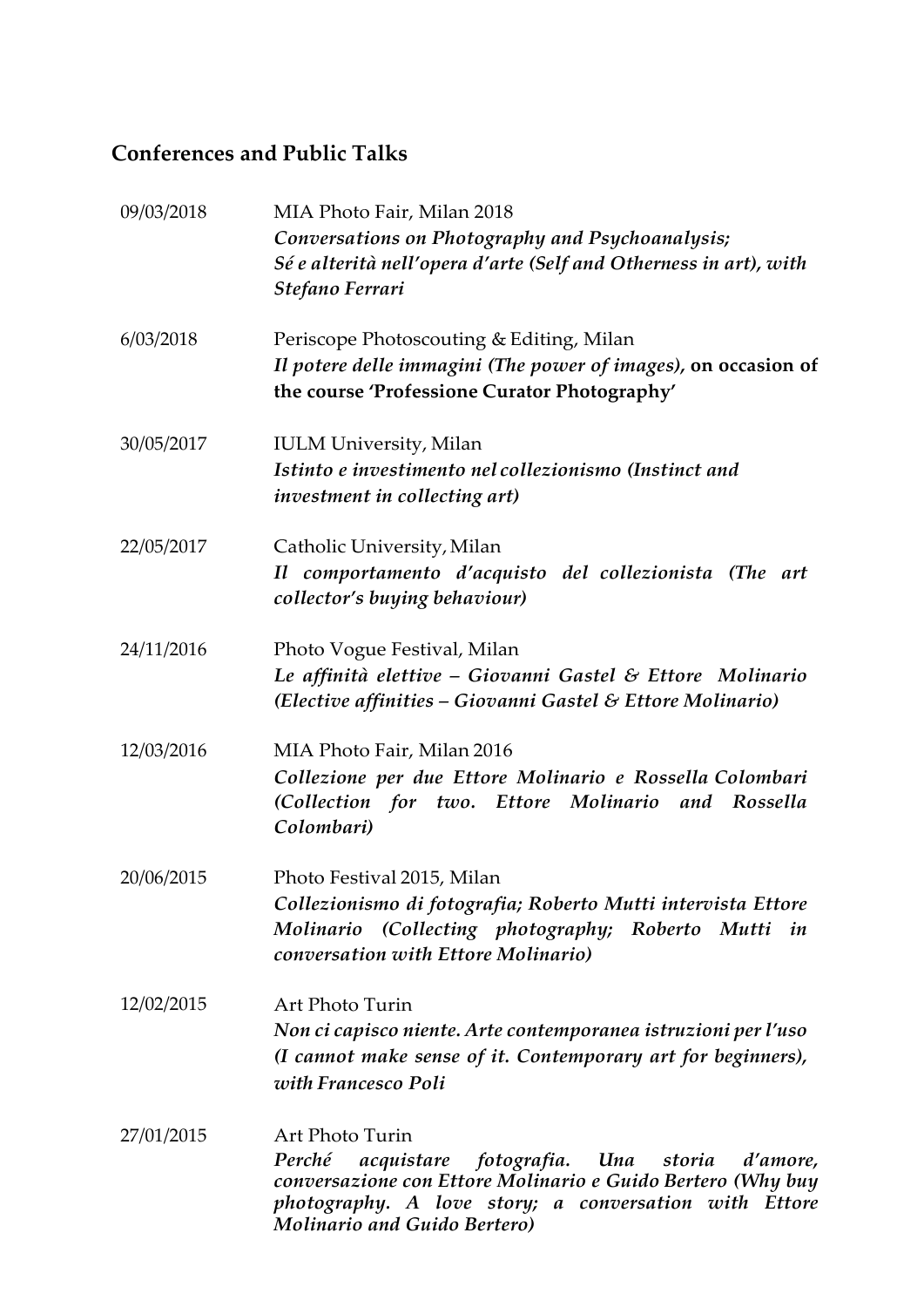| 27/11/2014      |                                                         |  |  | Triennale di Milano, conference promoted by         |  |  | AFIP |
|-----------------|---------------------------------------------------------|--|--|-----------------------------------------------------|--|--|------|
| International e | CNA, Milan                                              |  |  |                                                     |  |  |      |
|                 | Viaggio Psicanalitico attraverso la collezione d'arte   |  |  |                                                     |  |  |      |
|                 |                                                         |  |  | (A psychoanalytical journey through art collecting) |  |  |      |
| 11/06/2014      | Pinacoteca Giovanni e Marella Agnelli – Lingotto, Turin |  |  |                                                     |  |  |      |
|                 | Conversazioni<br>collecting)                            |  |  | sul collezionismo (Conversations                    |  |  | on   |

#### **Teaching**

| 2017/2018 | University of Milan, Milan<br>Teaching for Master's degree in Aesthetics; Lafotografia e il<br>suo mercato (Photography and its market) |  |  |  |
|-----------|-----------------------------------------------------------------------------------------------------------------------------------------|--|--|--|
| 2016/2017 | Catholic University, Milan<br>Teaching for the Master's degree in Advanced Economics and<br>Management of Arts.                         |  |  |  |

#### **Publications and Press**

*Collezionismo e strategie di investimento (Art Collecting and Investment Strategies)***, in A. Zorloni (ed),** *Musei privati***, Egea, Milan 2019**

*L'enigma del Collezionista (The Collector's Enigma) in "Fermo Immagine. Arte, Vita e Mercato della Fotografia"***, Mimesis, Milan2018**

*Collezionisti, dietro l'ossessione la ricerca di un'identità nascosta (Art Collectors, behind the obsession is the search for a hidden identity)***, interview by Beba Marsano, Corriere della Sera, 04/03/2018**

*Il collezionismo di Ettore Molinario (Ettore Molinario's art collecting)***, interview by Nicoletta Crippa, Collezione da Tiffany, 14/05/2015**

*L'ex manager ha cambiato vita con il collezionismo (The former manager who changed his life through collecting art)***, interview by Letizia Tortello, La Stampa, 11/06/2014**